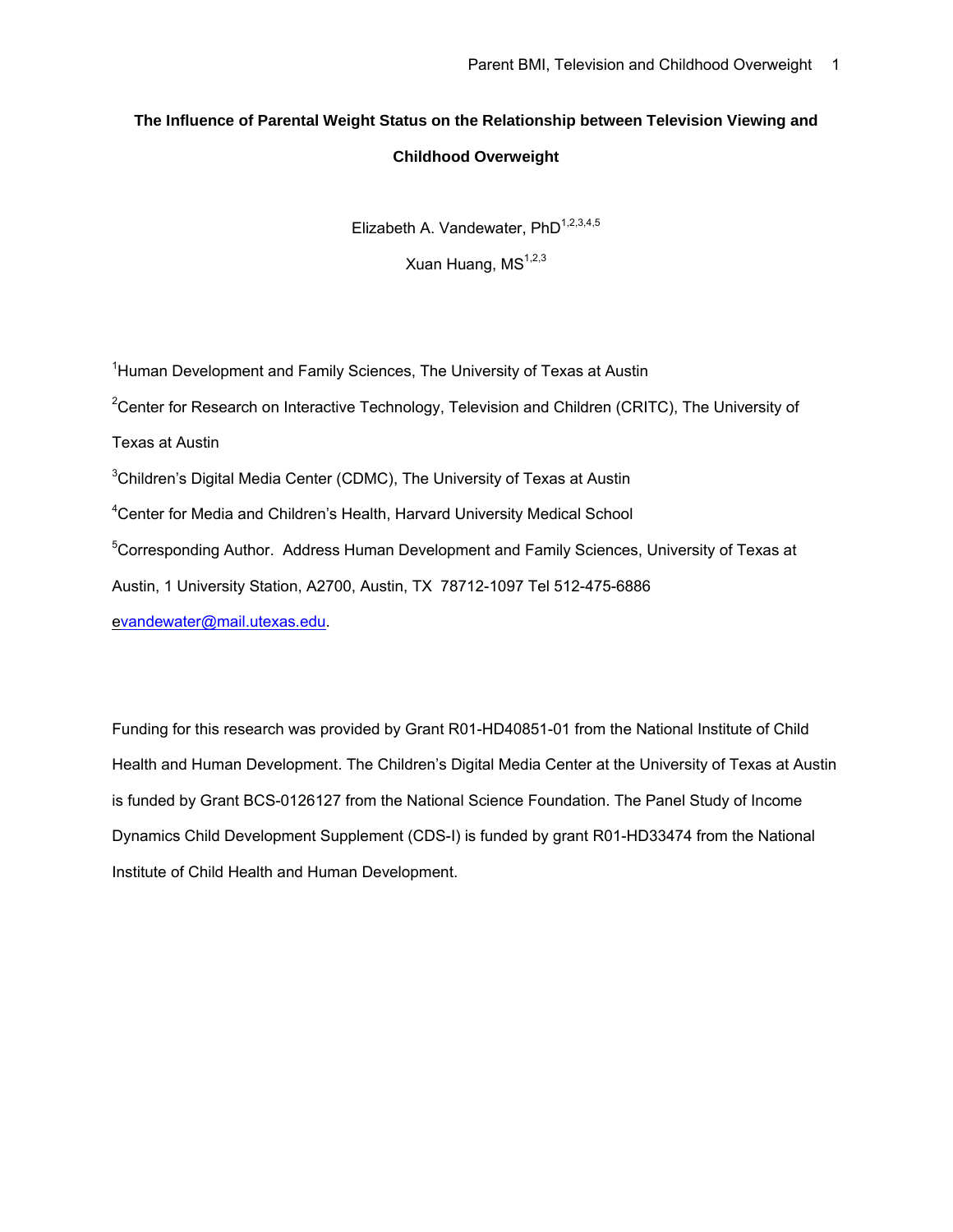### **Abstract**

**Background:** Epidemiologic studies of the relationship between television viewing and children's weight status typically find weak relationships, yet few have examined the possibility that these relationships are moderated by parental weight status.

**Objective:** To examine whether and to what extent the relationship between time spent viewing television and children's weight status differs according to parental weight status.

**Methods:** Data came from the second wave of the Child Development Supplement (CDS-II), a nationally representative sample of children ages 5-17 in 2002 (*N* = 1419). 24h time use diaries from one randomly chosen weekday and one randomly chosen weekend day were used to assess children's time using electronic media. Childrens' weight and height were assessed using scales and tape measures, parents' weight and height were self-reported. Multinomial logistic regression models predicting child weight status from parental weight status and television viewing hours controlling for family income-to-needs ratio, education of household head, child race, child maturational status, and child activity level were conducted separately for age and gender groups (boys and girls ages 6-9, 10-13, and 14-19, respectively). **Results:** Parent obesity dramatically increased the risk of child overweight for all children except boys ages 6-9. Television viewing hours were related to increased odds of child at-risk for overweight among boys and girls ages 6-9, and girls ages 14-19. Among boys ages 14-19, television hours were related to *decreased* odds of at-risk for overweight. Viewing hours were related to increased odds of overweight only for boys ages 6-9 and 10-13. Parental BMI significantly moderated the relationship between television viewing and childhood weight status in four of the six groups. Among younger children (girls 6-9 and boys 10-13), increased television viewing increased the risk of elevated weight status for children of

normal weight parents. Among older children (girls ages 10-13 and boys ages 14-19), increased television viewing increased the risk of elevated weight status among children of obese parents. **Conclusions:** Results indicate that the relationship between television viewing and child weight status differs greatly for different children. It is possible that such differences are at least partly responsible for lack of relationship generally found between these two variables at the population level. Results suggest that researchers interested in the relationship between childhood obesity and television viewing need to more closely examine important moderators of this relationship, particularly parental weight status.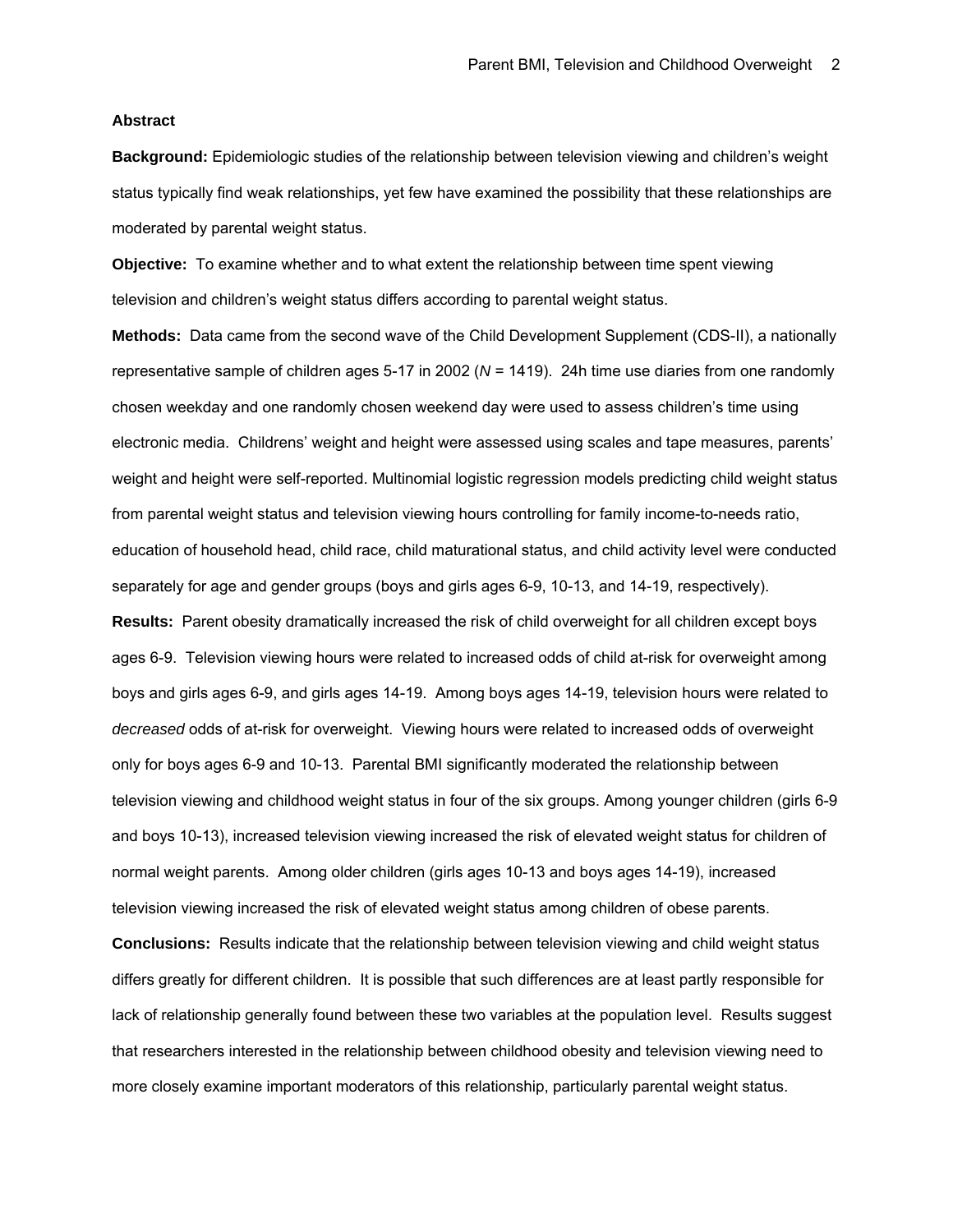# **Introduction**

 The prevalence of obesity in American youth has reached alarming levels. The proportion of overweight children and adolescents, defined as a Body-Mass-Index (BMI) exceeding the 95<sup>th</sup> percentile for age and sex based norms, has tripled in the past three decades.<sup>1</sup> Current estimates indicate that approximately 10% of 2-5 year-olds and 15% of 6-19 year-olds are overweight.<sup>2</sup> Many believe that time spent watching television is at least partly to blame for obesity in the nation's youth. Children spend 3-5 hours a day watching television, more time than in any other single free-time activity except for sleep.  $3,4$ Perhaps because of this, the notion that television use must be somehow responsible for the increased prevalence of obesity in American children and adolescents in recent years is dearly held by the lay public and academics alike.<sup>5-8</sup>

Dietz & Gortmaker<sup>9</sup> reported a small but significant relationship between television viewing and obesity. They found that the prevalence of obesity in a large epidemiological sample of adolescents 12- 17 increased 2% for each additional hour of television watched. It is this study that is widely cited as evidence that television causes obesity in children and adolescents.

 Yet, ensuing epidemiologic studies have often been unable to find the link reported by Dietz and Gortmaker. $9$  Robinson and Killen<sup>10</sup> found that while television viewing was associated with increased dietary intake in a large (*N* = 1,912) sample of ninth graders, it was only weakly associated with body mass index, and only among White boys. Robinson et al.<sup>11</sup> found that baseline hours of television viewing were not associated with either baseline or longitudinal changes in body mass index in a large (*N*  $= 971$ ) sample of sixth and seventh grade girls. McMurray et al.<sup>12</sup> found no relationship between television or video game use and body mass index in a sample of 2389 adolescents ages 10-17 once the influence of socioeconomic status and ethnicity were controlled. Finally, Durant, Baranowski, Johnson and Thompson<sup>13</sup> also found no relationship between body mass index and television watching in a longitudinal sample of young children (ages 3-4).

 Intervention designs, while promising, have yet to yield consistent findings. Gortmaker and his colleagues14 designed "Planet Health", a school-based intervention designed to reduce obesity in middle school youth (grades 6-8) by altering key physical activity and dietary risk factors, including reductions in television viewing. They found reductions in the prevalence of obesity related to reduced television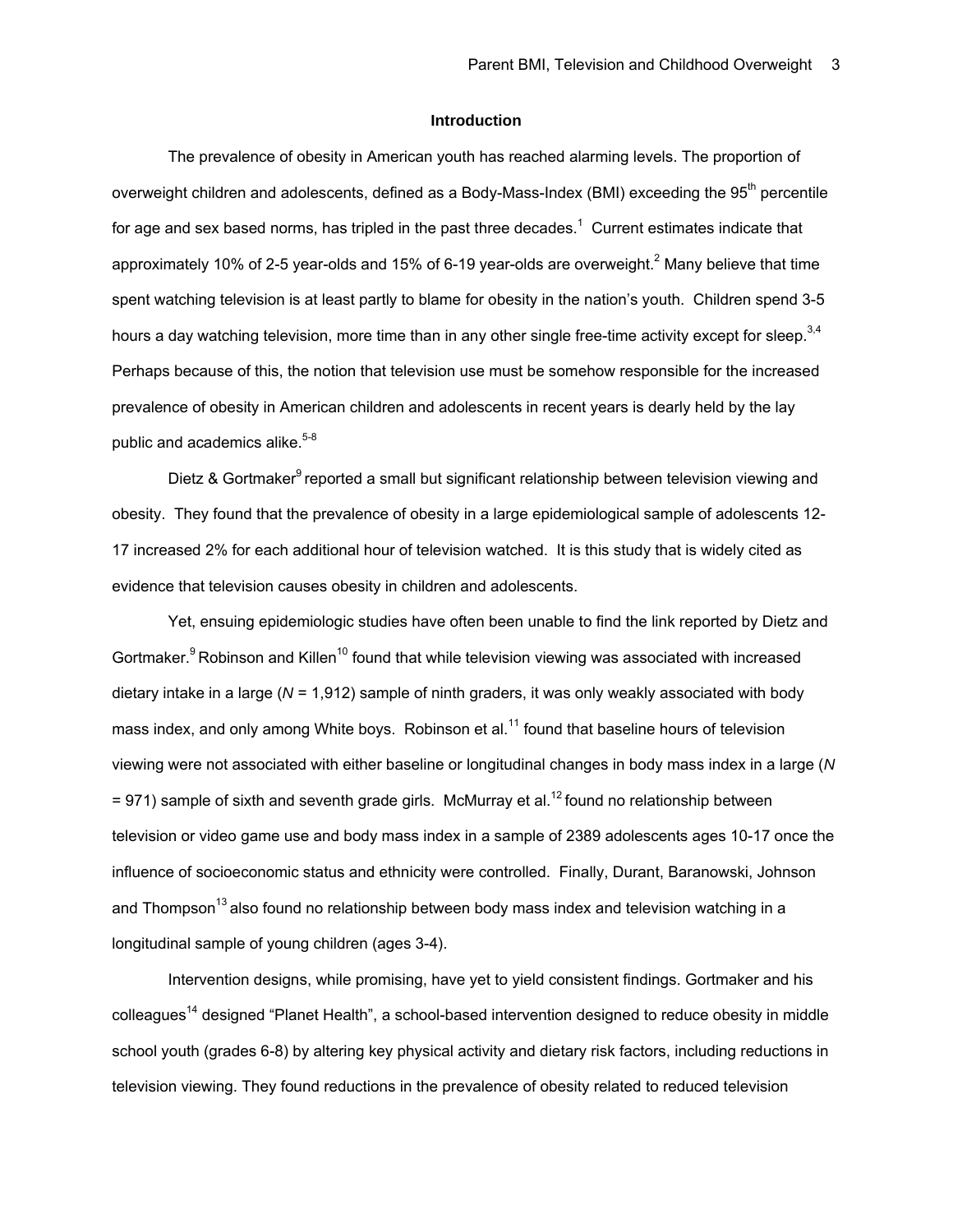viewing for girls, but not for boys, in the intervention group.<sup>14</sup> Robinson<sup>15</sup> found that compared to a control group, elementary school children who received classroom curriculum designed to reduce television use over one school year showed significant relative decreases in body mass index, and eating meals in front of the television but no differences in high-fat food intake or moderate-to-vigorous physical activity. Despite the promise of interventions, it remains unclear why some interventions seem to work for some groups of children, but not others.

Overall, then, the "mixed bag" of findings seems to suggest that *some* relationship between children's media use and weight status exists—the problem is we can't tell exactly what that relationship is or for whom it is strongest. We believe that the generally weak relationship found between children's television use and their weight status may be due to the fact that the strength of this relationship differs for different groups of children, thus diluting the linear relationships in heterogeneous samples. Parental BMI represents both an environmental and genetic risk factor that may importantly moderate the relationship between media use and obesity. Parental (especially maternal) BMI has been found to explain as much as 70% of the variance in children's BMI.<sup>16-20</sup> It seems quite possible, then, that high levels of television viewing might be particularly problematic for the weight status of children whose parents are obese. However, the possible moderating effect of parental weight status on the relationship between media use and childhood obesity is rarely examined. It is this possibility that is the focus of study here. In this study we examine the ways in which the relationship between television use and weight status differs for children at different levels of familial risk for obesity, as indicated by parental weight status.

#### **Method**

### **Sample**

 The data comes from the second wave Child Development Supplement (CDS-II) to the Panel Study of Income Dynamics (PSID), a representative survey of children ages 6-19 collected in 2002-2003. The sample used for the present study comprised 1,419 children aged 6 to 19 years old for whom biological parent and child BMI data were available. The resulting sample included 737 boys and 749 girls. The median income of families in CDS-II was \$53,375, with 16.1% of families falling below poverty. Twenty percent of the parents had not graduated high-school, 31% had a high-school diploma, 23% had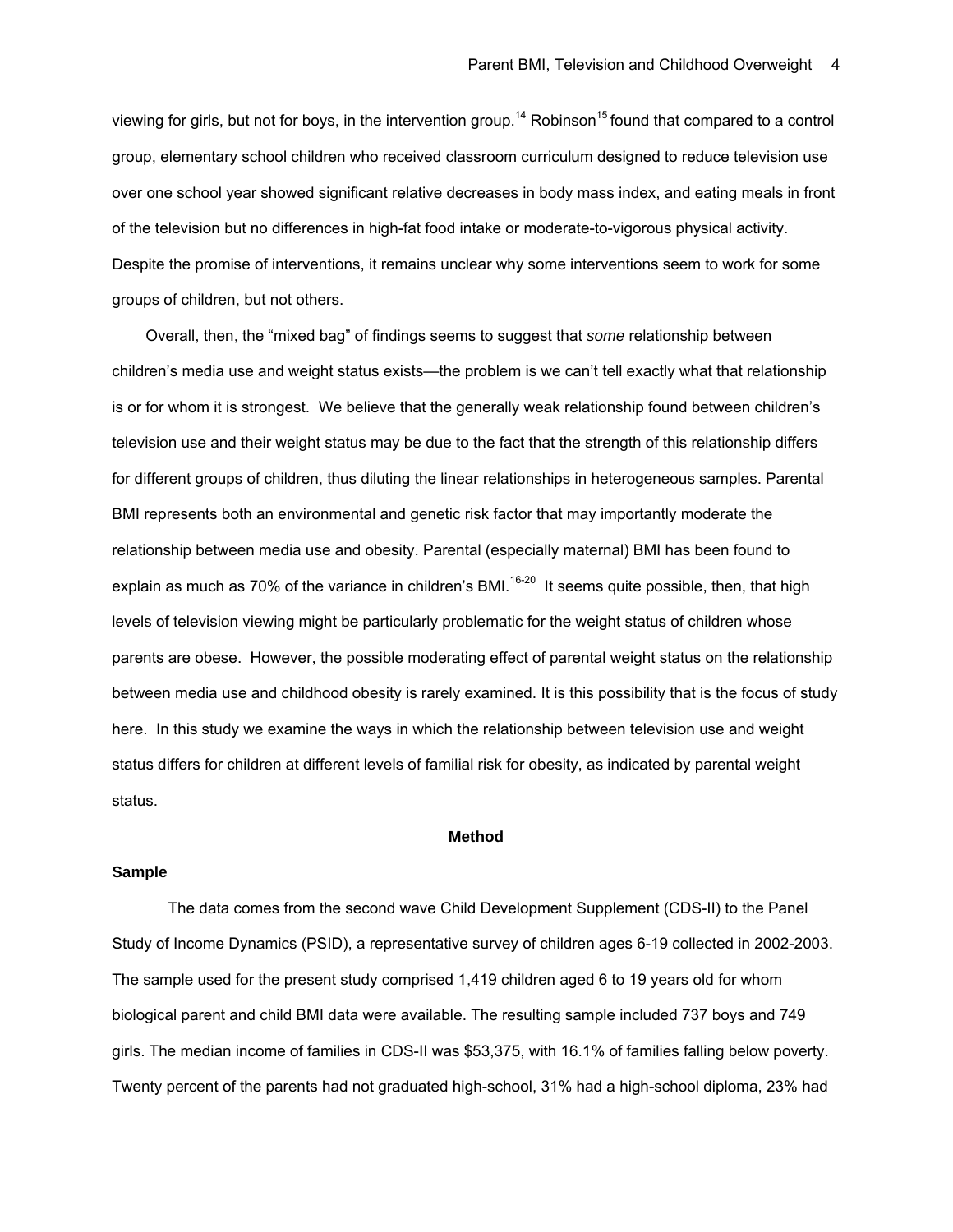some college, and 26% had attained a bachelors degree or higher. Fifty-six percent were European American and 44% were African American. The study was approved by the Institutional Review Boards of the University of Michigan, where the data were collected, and the University of Texas at Austin, where analyses for this study were conducted.

#### **Measures**

 *Child Body-Mass-Index (BMI)*. Weight and height information was collected via strain gauge lithium bath scales<sup>21</sup> and measurement tape, respectively, during the home interview. Children were measured in stocking feet, and, in the case of weight, in light clothing and with pockets emptied. BMI was calculated from height and weight by employing the formula from the National Center for Chronic Disease Prevention and Health Promotion (Weight [lbs] ÷ Stature [in] ÷ Stature [in] X 703). Because BMI varies by age and sex, BMI was converted to a BMI z-score using the Centers for Disease Control's BMI growth reference to determine an age- and sex-specific BMI z-score for subjects ages 2 to 20 years. $^2$ 

 The definition of overweight among children is a statistical definition based on the 2000 Centers for Disease Control and Prevention (CDC) growth reference for the United States.<sup>22</sup> Overweight is defined as at or above the 95<sup>th</sup> percentile of BMI-for-age. At risk for overweight is defined as at or above the  $85<sup>th</sup>$  percentile, but less than the  $95<sup>th</sup>$  percentile, of BMI-for-age. The BMI-for-age growth charts were developed from 5 national data sets (NHES 2, NHES 3, NHANES I, NHANES II; and NHANES III for children < 6 years). (Descriptive statistics for this and all other measures are presented in Table 1.)

 *Biological Parent Body-Mass-Index (BMI)*. Parents' weight and height were collected via selfreport in 1999 and 2001. Evidence suggests that self-report of height and weight is highly correlated with objectively measured height and weight, thus bolstering confidence in their validity as an accurate measure of adult body composition.<sup>23,24</sup> Data collected in 2001 were utilized to calculate parental BMI. However, in a small number of cases where 2001 data were unavailable, 1999 data were utilized (for father weight status, *N* = 36; for mother weight status, *N* = 42). Parental BMI was used to categorize weight status of parents, using recommended cut-off points for overweight (BMI >25) and obesity (BMI  $>30$ .<sup>25</sup> Parental obesity was considered present when one or both parents had a BMI greater than 30. Parental overweight was considered present when one or both parents had a BMI greater than 25 but no more than 30.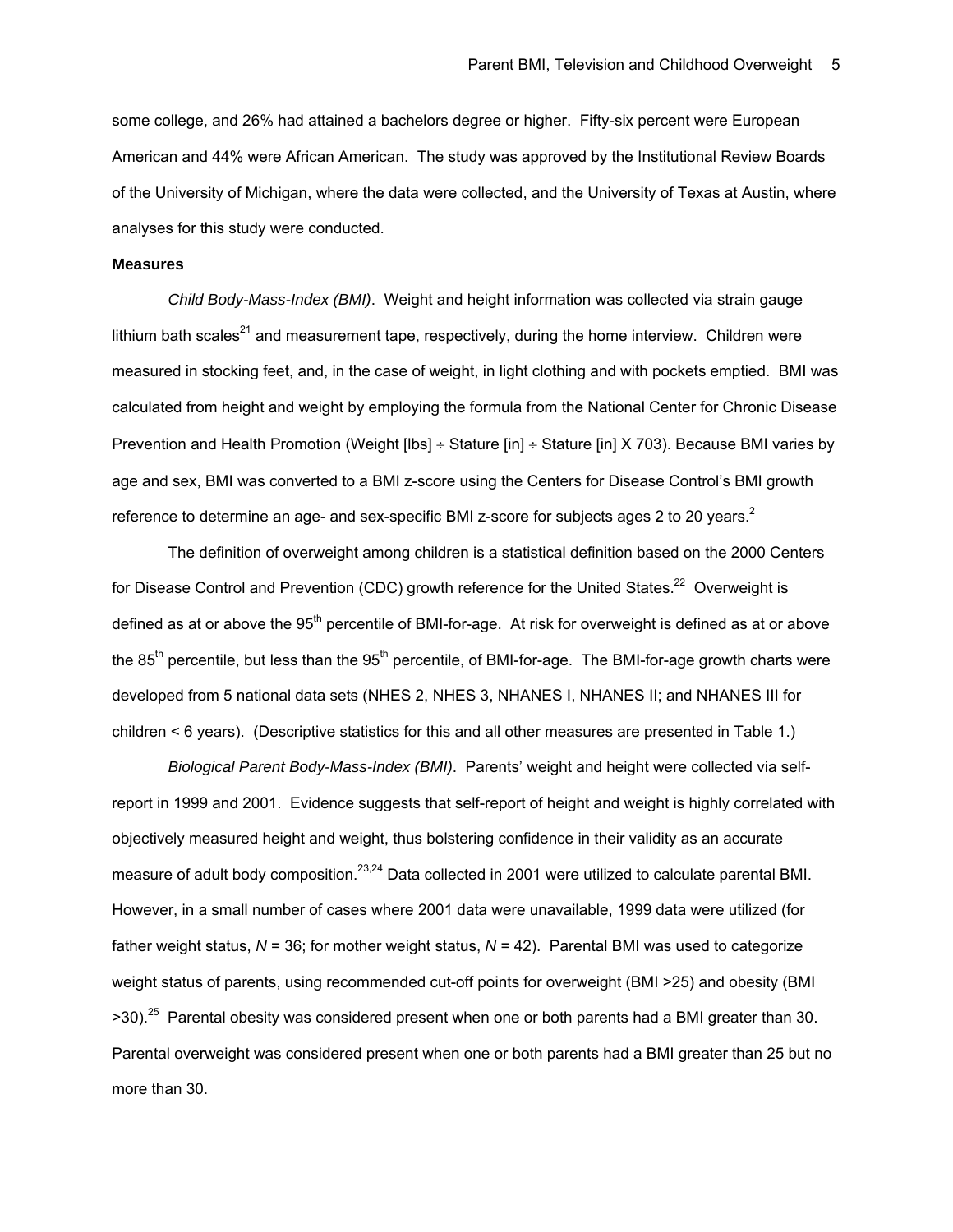*Amount of Children's Television Viewing.* Information on children's television viewing was assessed via two 24-hour time-use diaries providing detailed account of type, number, duration, and location of activities that children engaged in during each 24-hour period. On one randomly chosen weekday and one randomly chosen weekend day, all of the activities that the child engaged in were reported. Older children completed their own time diaries, younger children were aided by primary caregivers. A primary activity and its duration were recorded to account for every minute of the two 24 hour diaries, and, if appropriate, a secondary activity was also noted. The measure was created by summing the minutes children spent watching television as a primary or as a secondary activity across both days. This sum was then divided by 60 in order to express television viewing in hours. *Covariates* 

*Socio-demographic characteristics.* Based on demonstrated relationships with either television viewing, weight status, or both, a number of socio-demographic characteristics were treated as covariates in the analyses. These included: 1) *Family income-to-needs ratio* which was a proportion of the family's income by the poverty threshold for that family, with higher income-to-needs ratios reflecting more disposable income in a family, 2) *Education of household head* denoting the number of years of education completed by the household head, and 3) *Child race*.

*Child maturational status.* Because maturation-related misclassification may result in overestimations of overweight prevalence rates among early maturing adolescents and underestimations among later maturing adolescents,  $26.27$  we controlled for child maturational status. This was assessed utilizing the Khamis-Roche (KR) method for predicting % of adult stature.<sup>28</sup> The method is applicable to children ages 4 to 17 years and thus was not applied to children in the sample who were 18 or 19 years old. Percent of adult stature has been shown to be significantly correlated with maturational status (range *r* = .50 to .70) and thus a good proxy for maturational status when other, more invasive measures, are not available.<sup>29-31</sup> It is calculated using current stature (in) current weight (lb) and mid-parent stature (in) where mid-parent stature represents the average height of both parents. The regression equation for predicting adult stature takes the form: predicted adult stature =  $\beta_0 + \beta_1$  stature +  $\beta_2$  weight +  $\beta_3$  midparent stature, where  $β_1$ ,  $β_2$ , and  $β_3$  are the coefficients by which stature, weight, and mid-parent stature,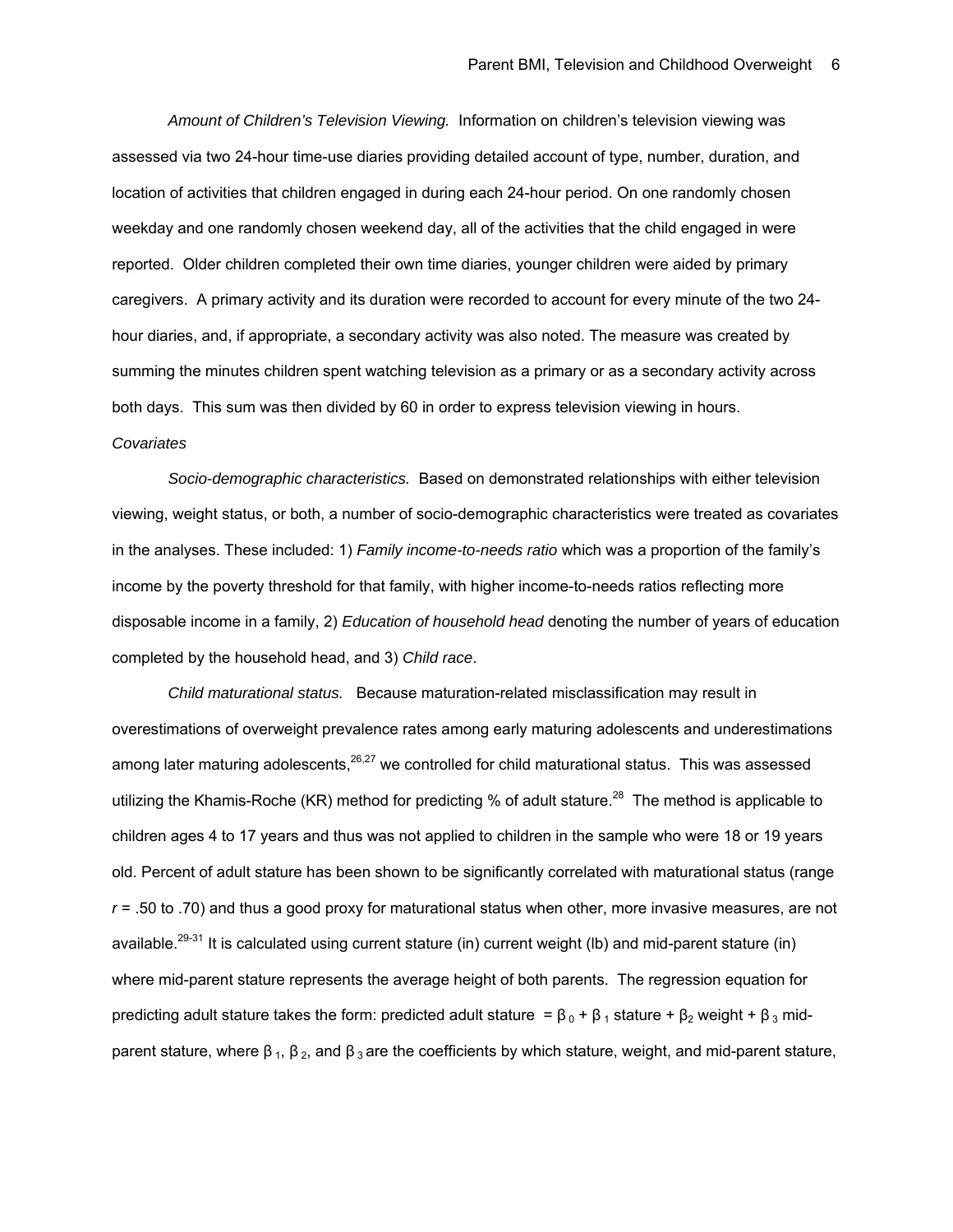respectively, should be multiplied. Percent of adult stature at a given age is then predicted adult stature / current stature.

 *Child Activity Level.* Because activity level may confound the relationship between time spent watching television and child weight status, we controlled for children's energy expenditure. To estimate energy expenditure, we take the factorial approach recommended by the WHO/FAO/UNU.<sup>32</sup> The factorial approach involves the summation of energy expended during periods that an individual is sleeping and resting or engaged in occupational, discretional, or maintenance physical activities, plus the energy needed for tissue accretion in growing children. This requires two pieces of information 1) the time allocated to various activities, and 2) the energy cost of those activities.

 Time allocated to various activities was documented in the time-use diaries already described. To estimate the energy cost of activities, we utilized the metabolic equivalents (METs) published in the Compendium of Physical Activities.<sup>33,34</sup> Metabolic equivalents represent the energy cost of physical activities with one MET defined as the energy expended while sleeping.<sup>35</sup> A level of physical intensity for the METs values from the *Compendium* 33,34 was assigned to each activity reported in the time diaries. In the event that the activities in the *Compendium* were described with more specificity than those described in the time diaries, we followed the procedures recommended by Ainsworth et al. $^{33,34}$  and assigned the METs value for the more general activity. For children aged 15 and older, we used the published adult METs<sup>32,36</sup>; For children under 15, we used Torun et al.'s<sup>36,37</sup> age-specific standard fraction multipliers for the published adult MET values to account for younger children's greater energy expenditure in nonsedentary activities.

 METs scores are converted into kilocalorie energy cost per hour with the following equation: kcal = METs \* RMR \* duration in hours. For children under 15, this equation was modified to include Torun's age-specific multipliers.<sup>36</sup> Thus, the equation for children under 15 is as follows: kcal = (METs  $*$  Agespecific multiplier) \* RMR \* duration in hours. Using this equation, we calculated the total number of kilocalories each child expended over the two 24-hour periods documented in the time diaries. RMR for children of a given age, sex and body weight was estimated using Schofield's equations.<sup>38</sup> Because television use also comes from the time diaries, Children's activity level was adjusted for energy expenditure during television viewing. We regressed the total number of kilocalories child expended on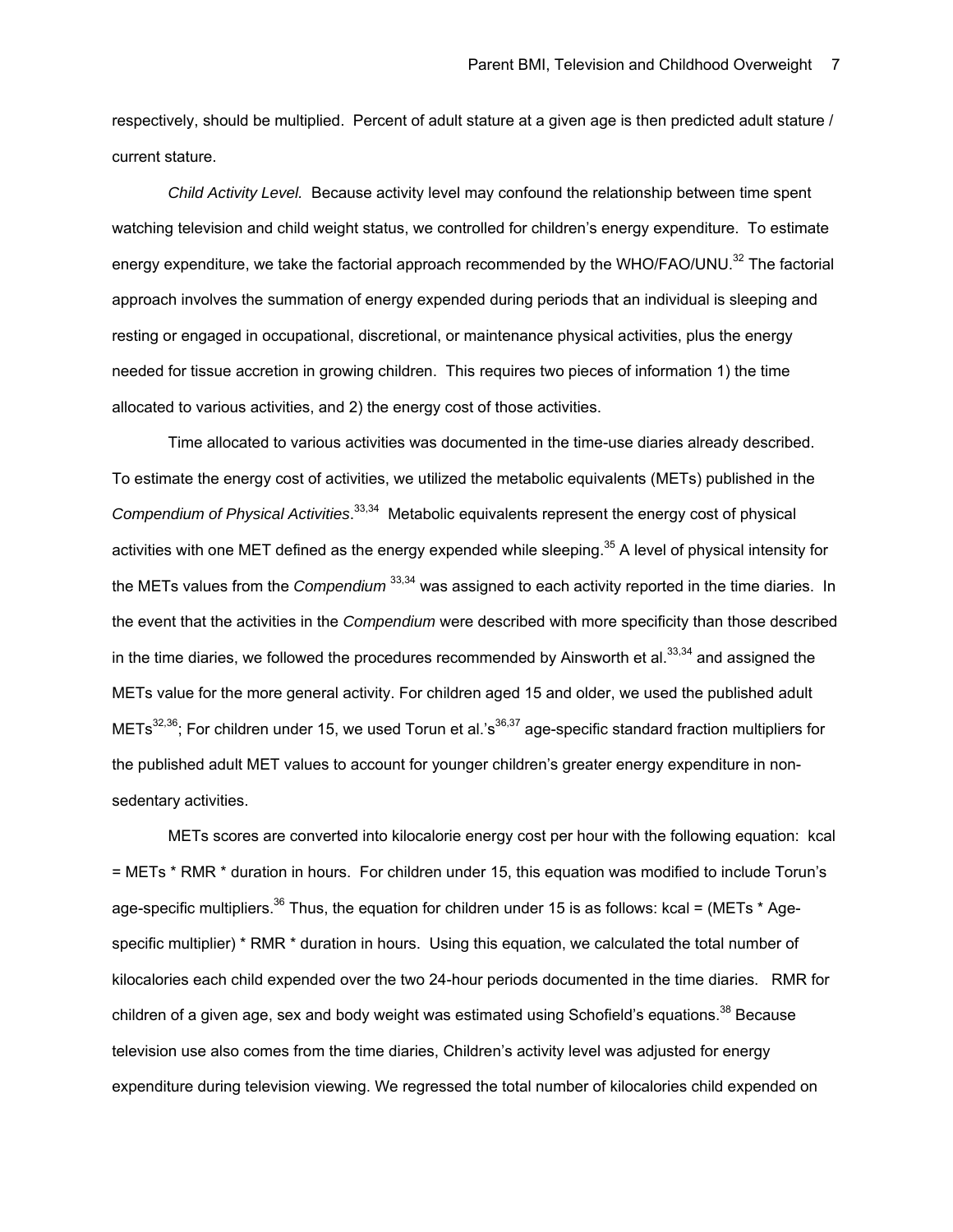energy expenditure during television viewing. The standardized residual from the regression was used as an index of children's activity level.

#### **Analysis Plan**

 Multinomial logistic regressions predicting child weight status were utilized to examine the possibility that the relationship between television use and weight status differs for children at different levels of familial risk for obesity, as indicated by parental weight status. Because the relations between media use and child weight status may vary by age and gender, analyses were performed for boys and girls of different age groups separately (boys aged 6-9, boys aged 10-13, boys aged 14-19, girls aged 6- 9, girls aged 10-13, girls aged 14-19).

 The regression models for each gender by age group predicted the odds of child at-risk for overweight or overweight compared to the odds of child normal weight based upon television viewing (in hours), parental weight status, and the interaction of television viewing and parental weight status. If the interaction term did not significantly add to the model, coefficients for the main effects model only are presented. All analyses included the following covariates: family income-to-needs ratio, years of education of household head, child race, child maturational status, and child activity level. Because of the existence of sibling pairs in the data, standard errors were corrected for non-independence.

#### **Results**

 Results of multinomial logistic regression models for each gender and age group are presented in Table 2. Significant interactions are plotted in Figures 1 through 4.

# **Parental Weight Status**

 Parental weight status presented an increased risk of child overweight for most of the age by gender groups. This was particularly true for older adolescent girls (ages 14-19). For these children, having at least one overweight parent was strongly related to increased odds of both at-risk for overweight (OR = 3.02) and overweight (OR=8.56), and having at least one obese parent was also related to increased odds of both at-risk for overweight (OR = 8.56) and overweight (OR = 56.01). This is the only group of children for whom having at least one overweight parent was related to increased risk of elevated weight status.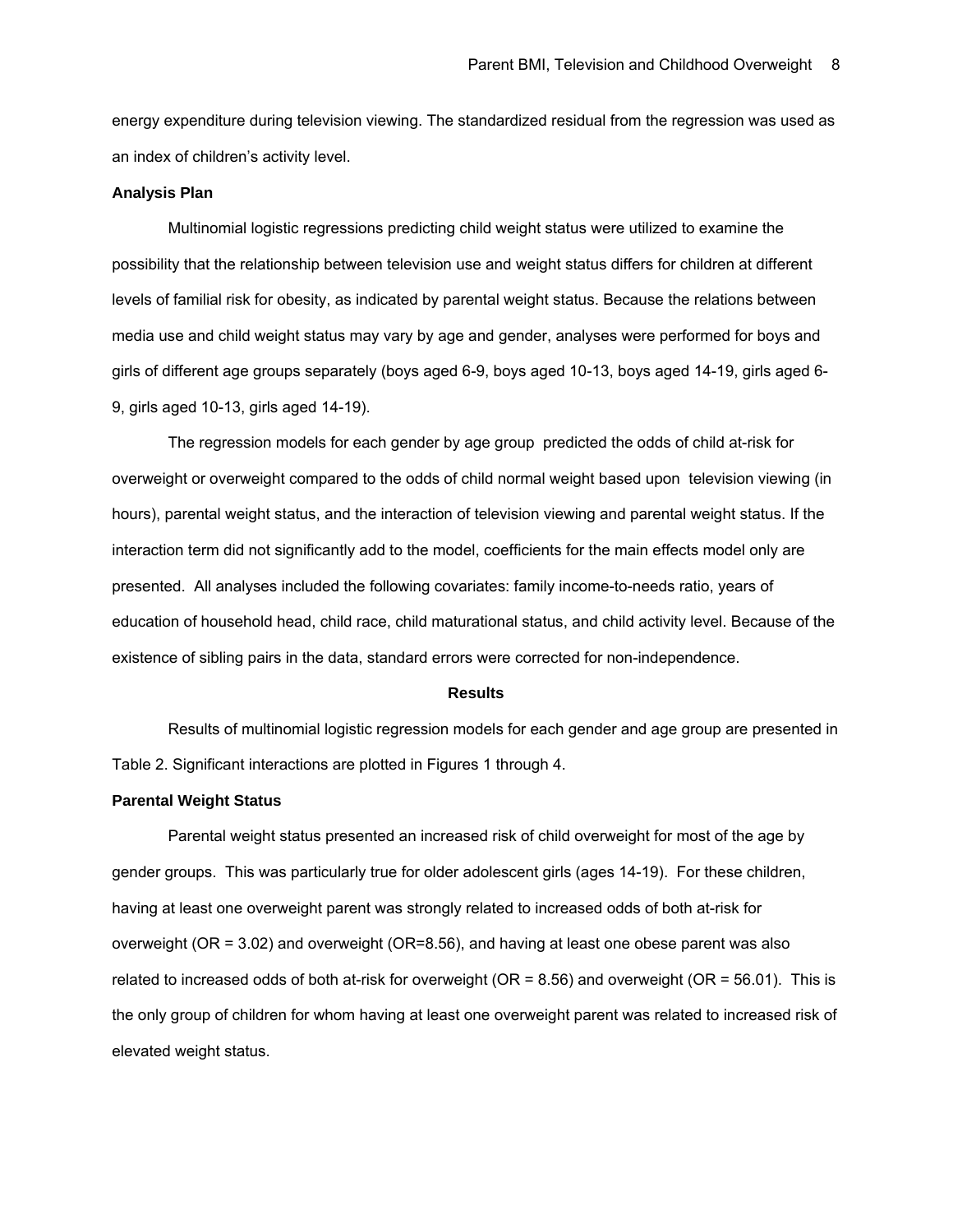For all other groups of children, it was parental obesity which seemed to increase the risk of elevated weight status. Specifically, having at least one obese parent was related to increased odds of child overweight (but not at-risk for overweight) across the board, with one exception. Among the youngest boys (ages 6-9) parental weight status was not significantly related to odds of either child at-risk for overweight or overweight.

### **Television Viewing Hours**

 Hours of television viewing were also related to child weight status. However, the overall pattern of results was much less clear than for that of parental weight status. Television viewing hours seemed to be more related to at-risk for overweight in childhood than to overweight in childhood. Specifically, television hours were related to increased odds of child *at-risk for overweight* among three groups: Boys ages 6-9, Girls ages 6-9 and Girls ages 14-19. Television viewing hours were unrelated to at-risk for overweight among early adolescent (ages 10-13) boys or girls. Among older adolescent boys, television viewing hours were related to a 20% *decreased* probability of at-risk for overweight. Television viewing hours were related to increased odds of child *overweight* only among two groups of boys – boys ages 6-9 and 10-13.

### **The Interaction of Parental Weight Status and Television Viewing**

 There were a total of six significant interactions between parental weight status and television viewing for four of the six age and gender groups: early (ages 10-13) and later (ages 14-19) adolescent boys, and younger (ages 6-9) and early adolescent (ages 10-13) girls.

 Among early adolescent boys, parental weight status moderated the relationship between television viewing and the probability of child overweight such that for boys of *normal* weight parents, the likelihood of overweight status increased with television viewing (see Figure 1). This relationship was not evident among early adolescent boys of obese parents. As can be seen in Figure 1, boys with at least one obese parent had an elevated risk of overweight that was unrelated to their television viewing. This same general pattern can be seen in the likelihood among young girls for child overweight – with the risk of overweight increasing with television hours viewed only among girls of normal weight parents (see Figure 3). For both early adolescent boys and young girls then, it seems that parental obesity "trumps" television viewing in terms of the likelihood of child at-risk for overweight or child overweight.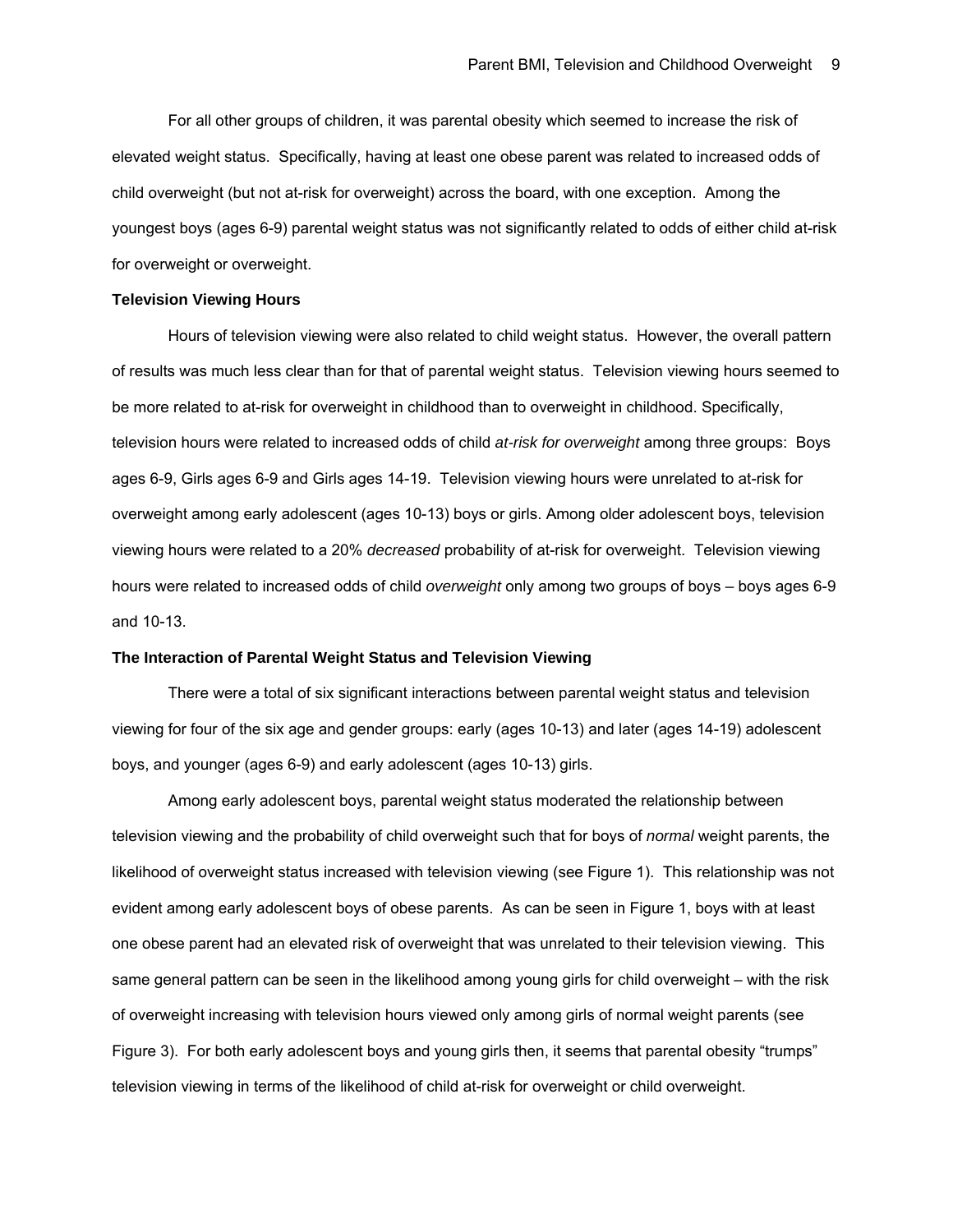Among older adolescent boys, there were significant interactions in the prediction of both at-risk for overweight and child overweight, such that for boys of overweight or obese parents, the likelihood of at-risk for overweight status increased with television viewing. There was no such relationship between viewing and risk of elevated weight status for older adolescent boys of normal weight parents (see Figure 2). This same pattern is also evident among early adolescent girls, but much more so. Among early adolescent girls with obese parents, the probability of overweight status dramatically increased as television viewing increased (see Figure 4). For early adolescent girls of normal weight parents, increases in television viewing were unrelated to increased risk of overweight.

### **Discussion**

 We began this study with the premise that the relationship between television viewing hours and child weight status would be moderated by parental weight status. Our results indicated that this was overwhelmingly the case. There were a total of six significant interactions between parental weight status and television viewing for four of the six age and gender groups examined here: early (ages 10-13) and later (ages 14-19) adolescent boys, and younger (ages 6-9) and early adolescent (ages 10-13) girls.

We also speculated that the relationship between television viewing and child at-risk for overweight or overweight status would be stronger for children whose parents were overweight or obese. Though a reasonable hypothesis, this was only true for some children. In fact, three of the six significant interactions indicated that that the relative risk of elevated weight increased with television viewing hours only for children with normal weight parents: the probability of child overweight among early adolescent boys (10-13), and the probability of both at-risk for overweight and overweight among young girls (6-9). Among both of these groups, the probability of elevated weight status among children with obese parents was so high on its own that television viewing made little difference (see Figures 1 and 3). For children with normal weight parents however, television viewing made a great deal of difference in the relative risk of elevated weight status, with more hours of television viewing related to increased probabilities of at-risk for overweight and overweight (Figures 1 and 3).

The other three significant interactions showed a relationship more similar to that which we originally proposed: the probability of elevated weight status increased with television viewing only among children whose parents were obese. This was particularly true for early adolescent girls, but was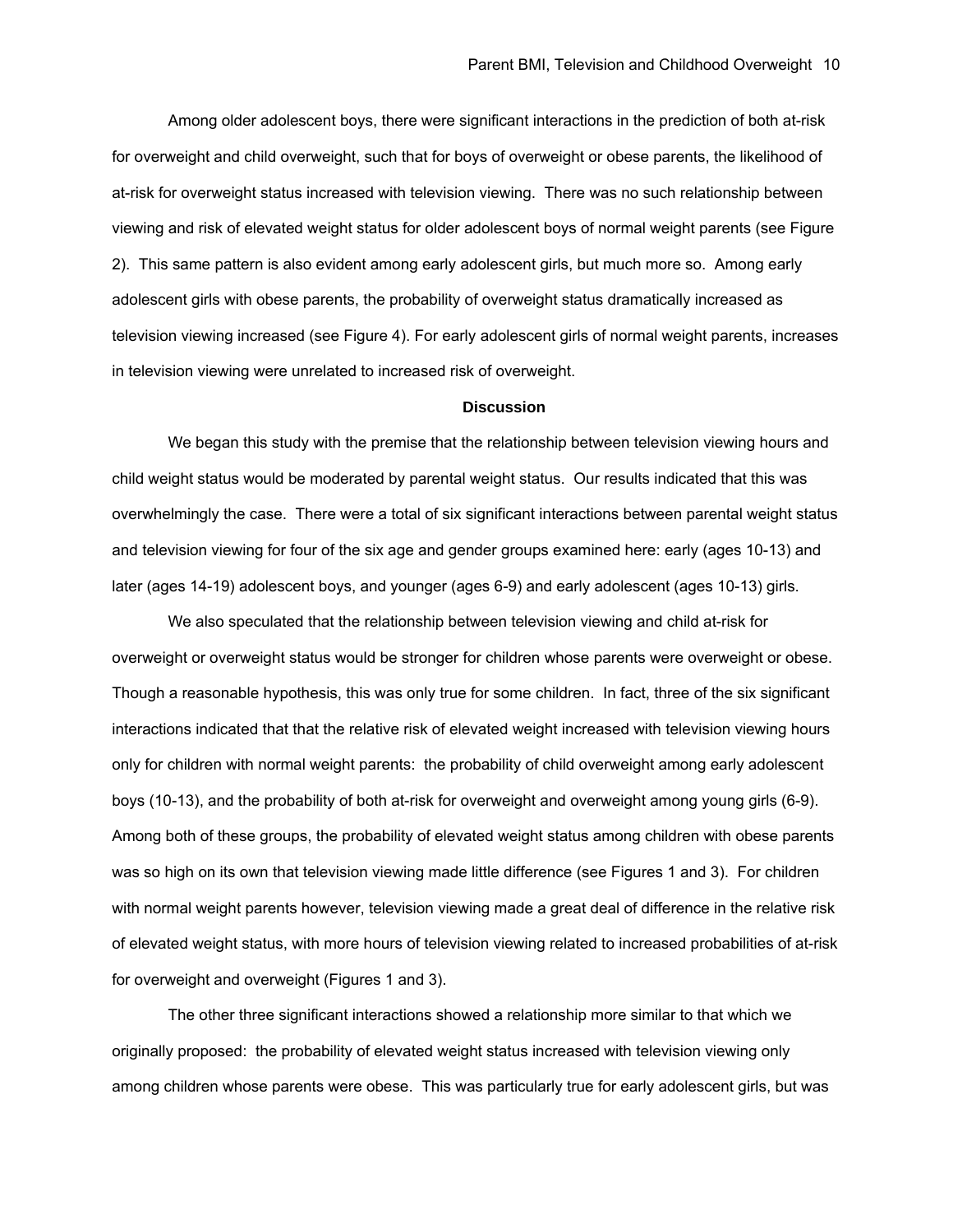also evident among older adolescent boys. Among these gender and age groups, children of normal weight parents could seemingly watch television with impunity—at least with regards to the risk of elevated weight status.

Though not completely consistent, it may be worth noting that the first pattern of findings (with the risk elevated for children of normal weight parents) occurred among relatively younger groups of children (girls ages 6-9 and boys ages 10-13), while the second pattern (with elevated risk among children of obese parents) occurred in relatively older children (girls ages 10-13 and boys ages 14-19). These findings may be due to developmental changes with respect to the relationship between parental weight status and child weight status, or between television viewing and weight status. Whatever the case, they certainly have implications for intervention designs. It seems that among younger children (particularly those of normal weight parents) decreasing television viewing may be an important component of prevention of childhood at-risk for overweight or overweight. For older children however, decreasing television viewing as either an overweight prevention or intervention strategy seems most likely to have an impact on children with obese or overweight parents. These findings highlight the importance of attending to familial characteristics (in this case parent weight status) when attempting to assess the relationship between television viewing and child weight status.

### **Parental Weight Status and Child Weight Status**

 We believe that these findings point to the crucial importance of including parental weight status in research examining factors related to child weight status. Parental weight status was consistently and strongly related to child weight status. This was particularly true if at least one parent was obese. Having at least one obese parent increased the risk of child overweight by a minimum odds of 4.42 and a maximum odds of 56.01.

# **Television Viewing and Child Weight Status**

 Overall, television viewing seemed to be more implicated in increased odds of child-at-risk for overweight than child overweight. However, the pattern of results is far from consistent. Despite the seemingly intractable conviction that television viewing is strongly and consistently related to childhood obesity, this pattern of results is, in fact, much like those from previous research in this area – equivocal and not particularly strong. The relationships are there for some children but not others, or are even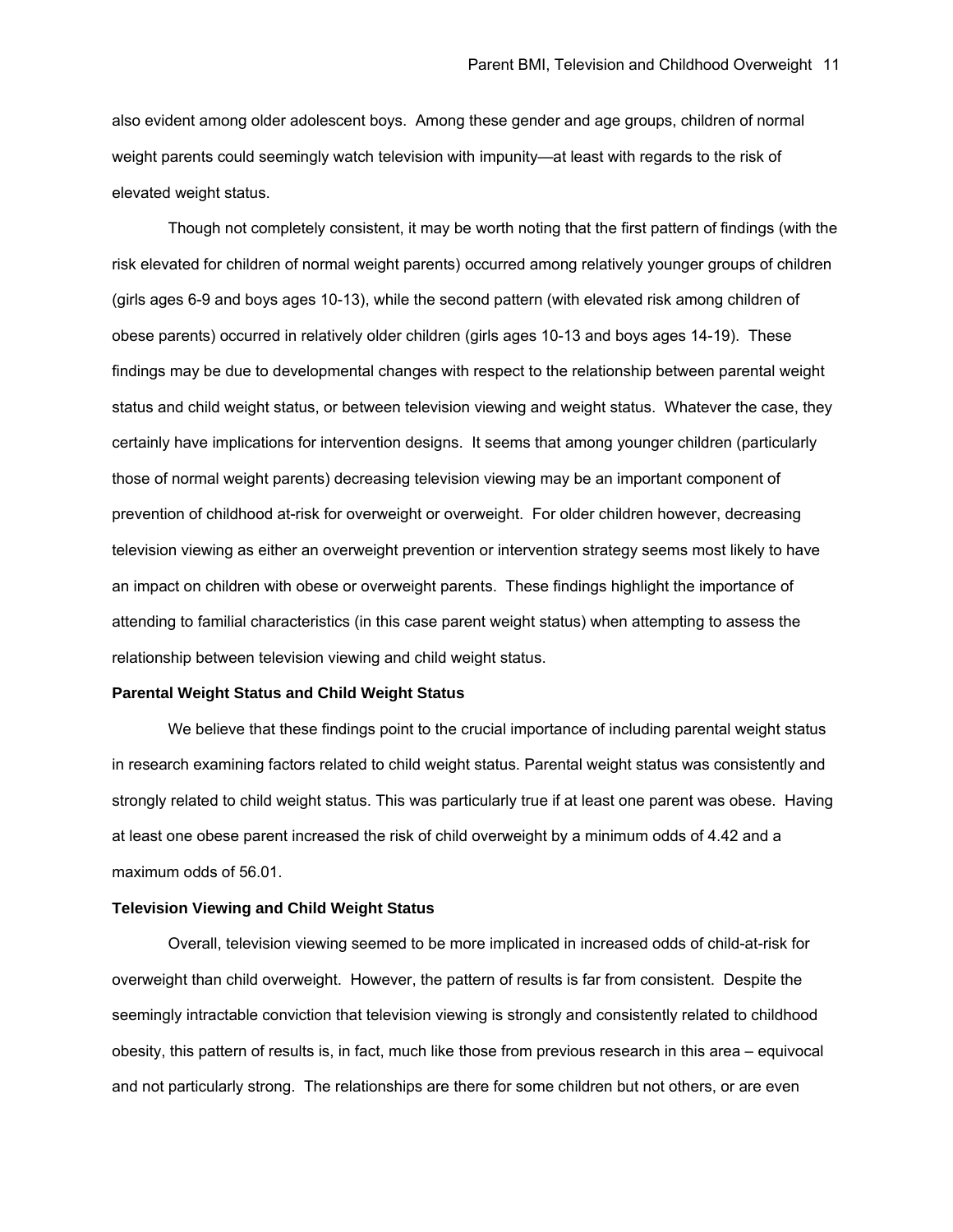reversed (with more television viewing related to decreased risk of elevated weight). Moreover, the magnitude of the effects were not particularly large – the highest positive odds ratio was 1.87 (the lowest, 1.21).

## **Limitations and Future Directions**

In these analyses we examined age and gender groups, controlling for ethnicity. It is quite possible (indeed probable) that the relationship between television viewing and child weight status varies importantly by ethnicity as well as age and gender. Unfortunately, sample size limited our ability to examine associations among different age and gender groups also defined by ethnicity. Examining the extent to which ethnicity plays a role in the relationships among parental weight status, television viewing and child weight status will be an important area for future research.

Parental weight status represents both genetic and environmental influences on children's weight status. Though we cannot separate these influences in these data, doing so is an important component to furthering understanding of the nature of familial influences on childhood obesity. Similarly, though we had theoretical reasons for focusing on parental weight status – other familial factors, such as parents own activity levels, media use, family eating habits, etc., clearly merit further investigation.

### **Conclusions**

 We believe that the varied nature of these results highlight the notion that the relationship between television viewing and child weight status is neither simple, nor the same across children of differing genders and ages. This may go a long way toward explaining the generally weak or non-existent association between television viewing and child weight status found in existing research based upon heterogeneous populations. These findings also have important implications for prevention and intervention designs. Specifically, our findings suggest that expecting reductions in body-mass-index with reductions in television viewing will be evident in some groups of children, but not others. The implication is that it is not reasonable to assume that one strategy will work for all children – in this case, one size does *not* fit all.

 We understand that this message is somewhat at odds with both popular and scholarly convictions that television viewing is largely to blame for the current epidemic of at-risk for overweight and overweight among American children. Though not an unreasonable hypothesis, empirical evidence for it,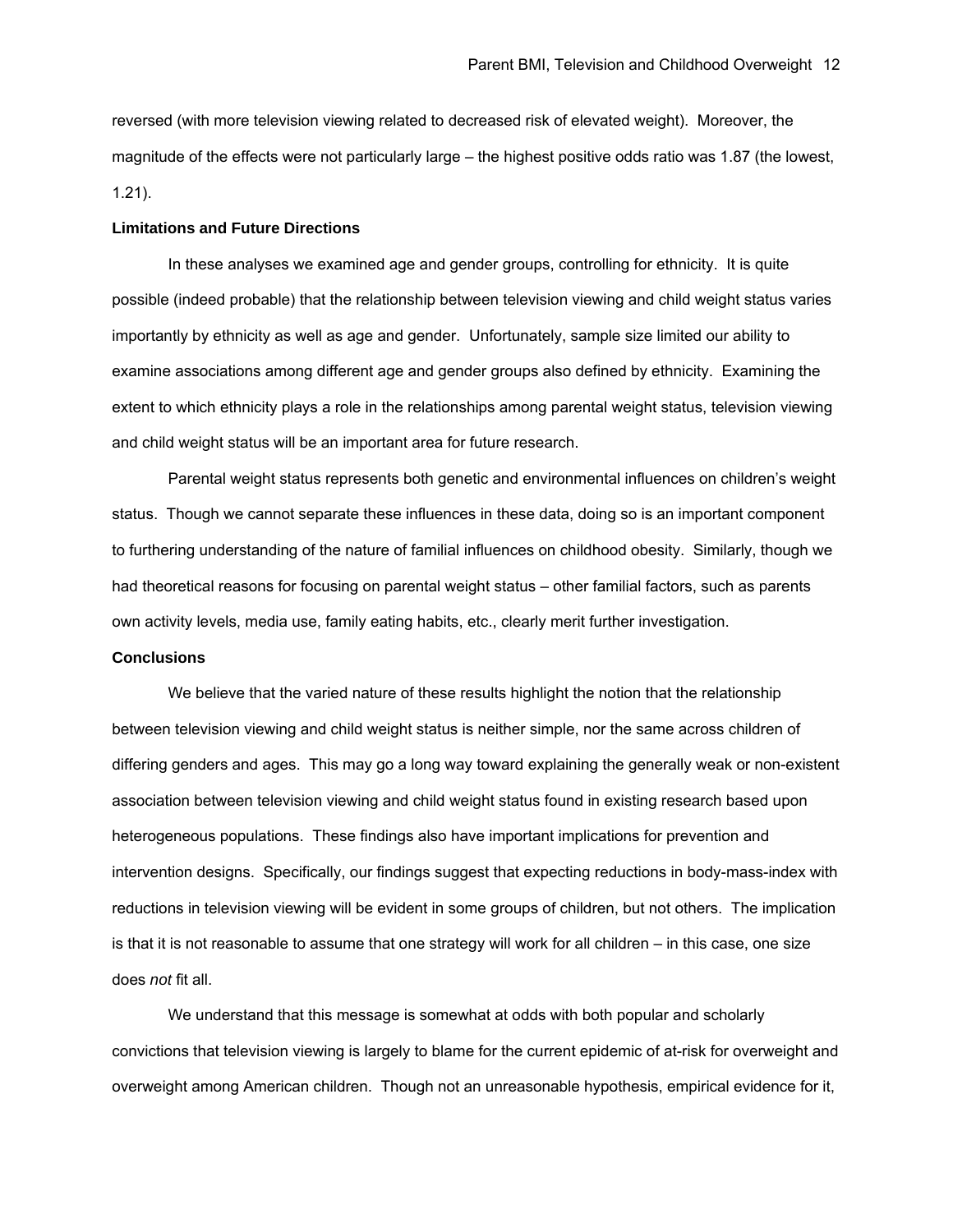is to date, surprisingly inconsistent.<sup>10,11,13</sup> The findings of this study suggest that parental weight status is an important moderator of the relationship between television viewing and child weight status–and that researchers interested in understanding and intervening in childhood obesity would do well to collect information from parents as well as children. As noted, in this study we focused exclusively on parental weight status as a moderator of the relationship between television viewing and child weight status. It seems reasonable to assume that there may be other important familial moderators (or mediators) as well. To date however, surprisingly few studies, either epidemiological or experimental in nature, include parental or familial context information in their data collection schemes. Thus, we know little about the contextual factors affecting relations between television viewing and childhood overweight.

 Our view is that it behooves us to understand the true nature of the role that media use plays in the development of obesity. To do this, we feel strongly that research agendas must move beyond a focus on single linkages between television viewing and childhood overweight so that we may arrive at a more nuanced and complex understanding of the ways in which (and perhaps for whom) they are related and unrelated. As a very real threat to public health, it is crucial to identify central contributing factors to the development of obesity, so that we may appropriately target prevention and intervention efforts. It seems safe to say that technology is here to stay, and is virtually guaranteed to play an ever increasing role in our daily lives. Thus, a thorough understanding of the nature of its impact on health and well-being is a vital component of the public health agenda in the U.S.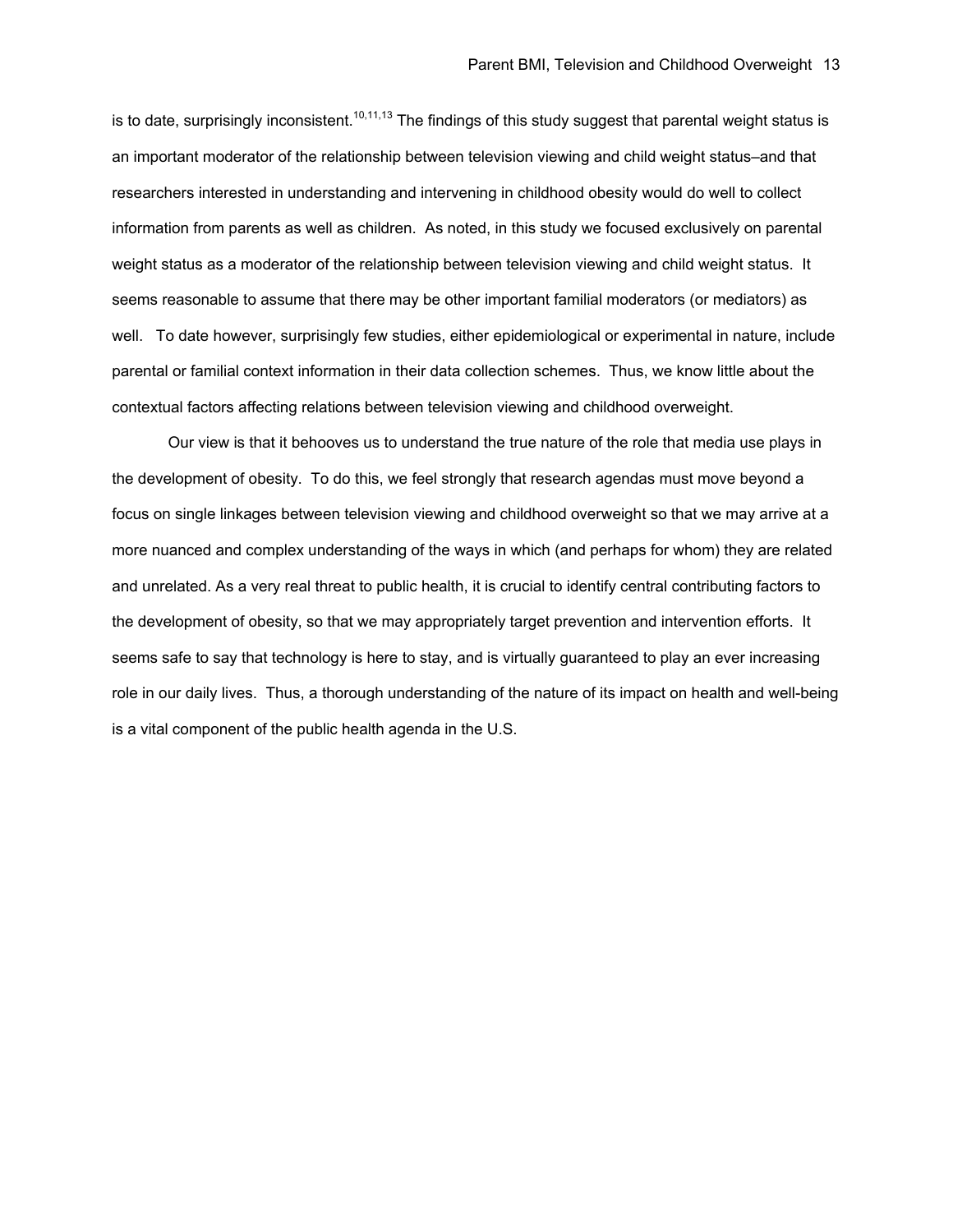# **REFERENCES**

- 1. Troiano RP, Flegal KM. Overweight children and adolescents: Description, epidemiology, and Demographics. *Pediatrics.* 1998;101:497-504.
- 2. Ogden CL, Flegal KM, Carroll MD, Johnson CL. Prevalence and trends in overweight among US children and adolescents, 1999-2000. *Journal of the American Medical Association.* 2002;288:1728-1732.
- 3. Huston AC, Wright JC, Marquis J, Green SB. How young children spend their time: Television and other activities. *Developmental Psychology.* 1999;35:912-925.
- 4. Wright JC, Huston AC, Vandewater EA, et al. American children's use of electronic media in 1997: A national survey. *Journal of Applied Developmental Psychology.* 2001;22:31-47.
- 5. Chen J, Kennedy C. Television viewing and children's health. *Journal of the Society of Pediatric Nurses.* 2001;1:35-38.
- 6. Dietz WH. The obesity epidemic in young children: Reduce television viewing and promote playing. *British Medical Journal.* 2001;322:313-314.
- 7. Gortmaker SL, Dietz WH, Sobol AM, Wehler CA. Increasing pediatric obesity in the United Sates. *American Journal of Diseases of Children.* 1987;141:535-540.
- 8. Gortmaker SL, Must A, Perrin JM, Sobol AM, Dietz WH. Social and economic consequences of overweight in adolescence and young adulthood. *New England Journal of Medicine.* 1993;329:1008-1012.
- 9. Dietz WH, Gortmaker SL. Do we fatten our children at the television set? Obesity and television viewing in children and adolescents. *Pediatrics.* 1985;75:807-812.
- 10.Robinson TN, Killen JD. Ethnic and gender differences in the relationships between television viewing and obesity, physical activity, and dietary fat intake. *Journal of Health Education*. 1995;26:S91- S98.
- 11.Robinson TN, Hammer LD, Killen JD, et al. Does television viewing increase obesity and reduce physical activity? Cross-sectional and longitudinal analyses among adolescent girls. *Pediatrics.*1993;91:273-280.
- 12. McMurray RG, Harrel JS, Deng S, et al. The influence of physical activity, socioeconomic status, and ethnicity on the weight status of adolescents. *Obesity Research.* 2000;8:130-139.
- 13. Durant RH, Baranowski T, Johnson M, Thompson WO. The relationship among television watching, physical activity, and body composition of young children. *Pediatrics.* 1994;94:449-455
- 14. Gortmaker SL, Peterson K, Wiecha J, et al. Reducing obesity via a school-based interdisciplinary intervention among youth: Planet Health. *Archives of Pediatric and Adolescent Medicine.* 1999;153:409-418.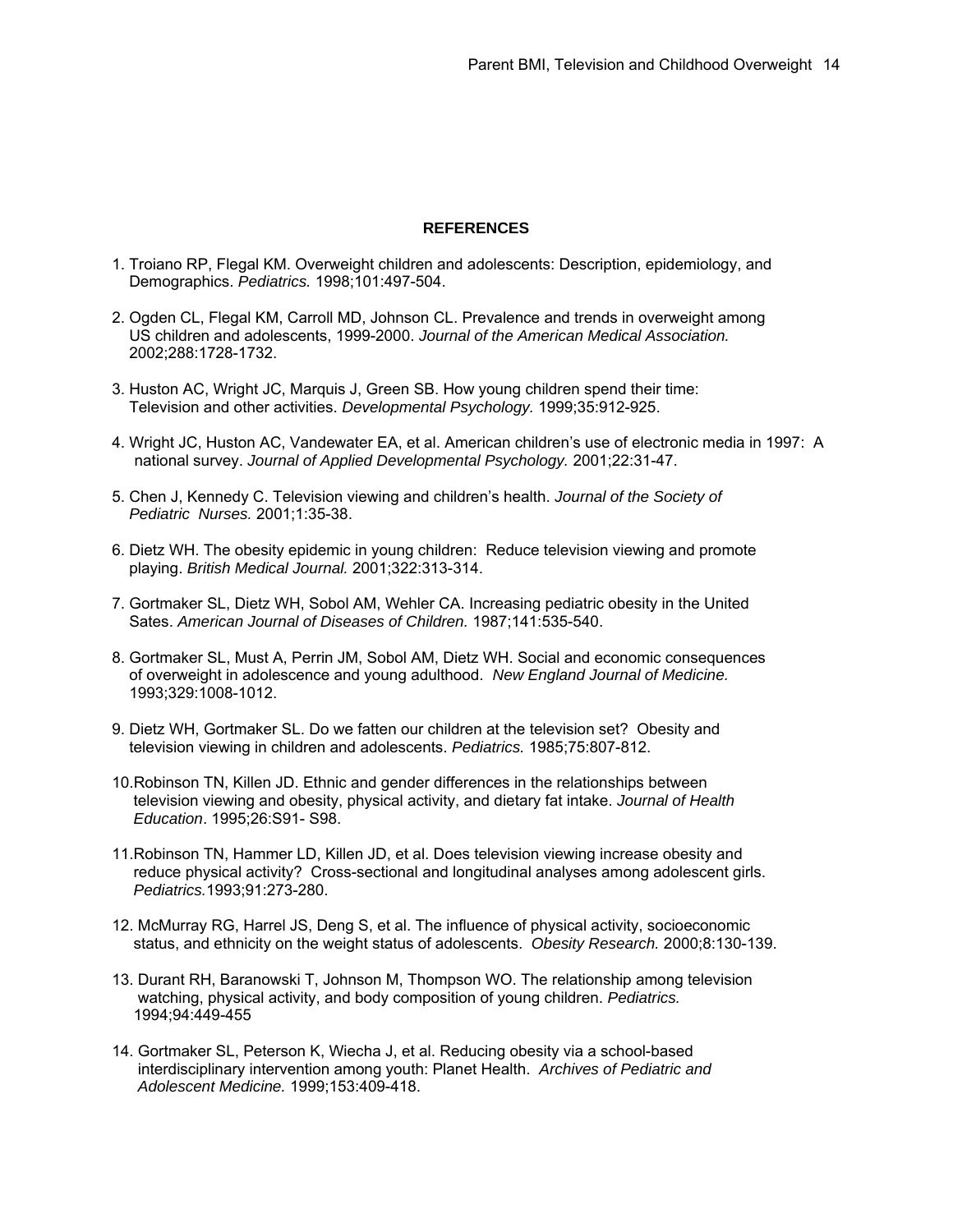- 15. Robinson TN. Reducing children's television viewing to prevent obesity: A randomized controlled trial. *Journal of the American Medical Association.* 1999;282:1561-1567.
- 16. Garn SM, Sullivan TV, Hawthorne VM. Fatness and obesity of the parents of obese individuals. *American Journal of Clinical Nutrition.* 1989;50:1308-1313.
- 17. Locard E, Mamelle N, Billette A, et al. Risk factors of obesity in a five year old population: Parental versus environmental factors. *International Journal of Obesity.* 1992;16:721-729.
- 18. Mossberg HO. 40-year follow-up of overweight children. *The Lancet.* 1989;2:491-493.
- 19. Stunkard AJ, Harris JR, Pedersen NL, McClearn GE. The body-mass index of twins who have been reared apart. *The New England Journal of Medicine.* 1990; 322:1483-1487.
- 20. Whitaker RC, Wright JA, Pepe MS, Seidel KD, Dietz WH. Predicting obesity in young adulthood from childhood and parental obesity. *The New England Journal of Medicine.* 1997;337:869-873.
- 21. Measurement Specialities, Inc. "Thinner MS-7" model [Web page]. VA: Hampton. Available at: [http://www.msiusa.com/default/index.asp.](http://www.msiusa.com/default/index.asp) Accessed May 20, 2005.
- 22. Kuczmarski RJ, Ogden CL, Guo SS, et al. 2000 CDC Growth Charts for the United States: Methods and Development. *Vital Health Statistic 11.* 2002;246:1-190.
- 23. Stewart A. The reliability and validity of self-reported weight and height. *Journal of Chronic Diseases.* 1982;35:295-309.
- 24. Stunkard AJ, Albaum JM. The accuracy of self-reported weights. *The American Journal of Clinical Nutrition.* 1981;34:1593-1599.
- 25. National Heart, Lung, and Blood Institute, National Institutes of Health (NHLBI). *The practical guide to identification, evaluation, and treatment of overweight and obesity in adults*. Washington, DC: Author; 2000.
- 26. Himes JH. Maturation-related deviations and misclassification of stature and weight in adolescence. *American Journal of Human Biology.* 1999;11:499-504.
- 27. Wang Y. Is obesity associated with early sexual maturation? A comparison of the association in American Boys versus Girls. *Pediatrics.* 2002;110:903-910.
- 28. Khamis HJ, Roche AF. Predicting adult stature without using skeletal age: The Khamis- Roche method. *Pediatrics.* 1994;94:504-507.
- 29. Beunen GP, Malina RM, Lefevre J, et al. Prediction of adult stature and noninvasive assessment of biological maturation. *Medicine and Science in Sports and Exercise.* 1997;29:225-230.
- 30. Himes JH, Obarzanek E, Baranowski T, et al. Early Sexual Maturation, Body Composition, and Obesity in African-American Girls. *Obesity Research.* 2004;12(suppl 1): S64-S72.
- 31. Roche AF, Tyleshevski F, Rogers E. Non-invasive measurement of physical maturity in children. *Research Quarterly in Sports and Exercise.* 1983;54:364-371.
- 32. FAO/WHO/UNU. *Energy and protein requirements. Report of a joint FAO/WHO/UNU Expert consultation.* Geneva, Switzerland: World Health Organization; 1985.